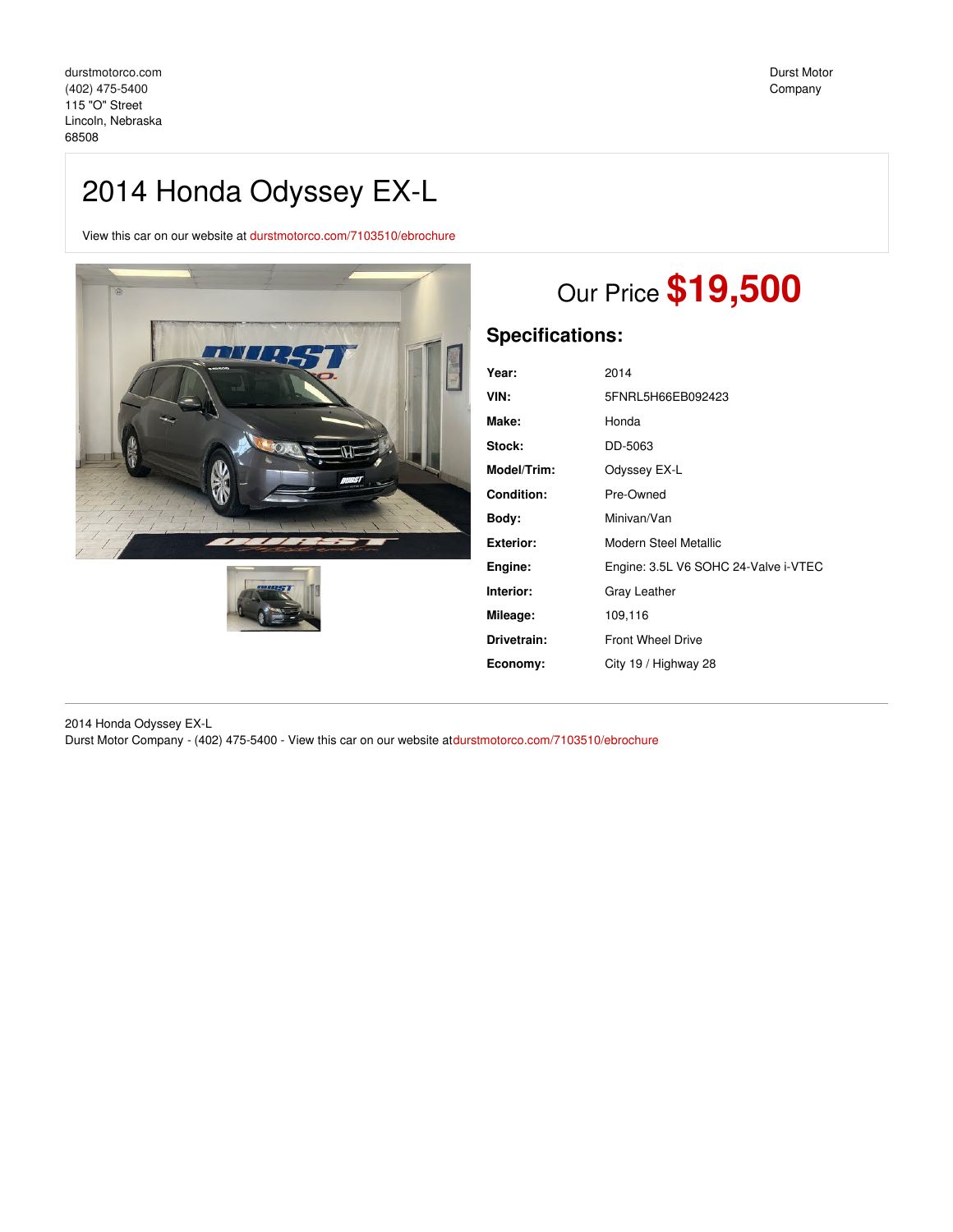

### 2014 Honda Odyssey EX-L

Durst Motor Company - (402) 475-5400 - View this car on our website at[durstmotorco.com/7103510/ebrochure](https://durstmotorco.com/vehicle/7103510/2014-honda-odyssey-ex-l-lincoln-nebraska-68508/7103510/ebrochure)

## **Installed Options**

### **Interior**

- Heated Front Bucket Seats -inc: driver's seat w/10-way power adjustment, power lumbar support, and front passenger's seat w/4-way power adjustment
- Driver Seat- Passenger Seat
- Removable 40-20-40 Folding Split-Bench Front Facing Manual Reclining Fold Forward Seatback Rear Seat w/Manual Fore/Aft and Side-To-Side Sliding
- Driver And Front Passenger Armrests and Rear Center Armrest Rear Seat Mounted Armrest Outboard Only w/Storage
- Manual Tilt/Telescoping Steering Column
- Gauges -inc: Speedometer, Odometer, Engine Coolant Temp, Tachometer, Trip Odometer and Trip Computer
- Power Rear Windows, Fixed 3rd Row Windows and w/Manual Sun Blinds
- Fixed 60-40 Split-Bench 3rd Row Seat Front, Manual Recline, Manual Fold Into Floor, 3 Manual and Adjustable Head Restraints
- Leather Steering Wheel- Front Cupholder- Rear Cupholder- Compass- Valet Function
- Remote Keyless Entry w/Integrated Key Transmitter, 2 Door Curb/Courtesy, Illuminated Entry, Illuminated Ignition Switch and Panic Button
- Proximity Key For Doors And Push Button Start
- Remote Releases -Inc: Power Cargo Access and Mechanical Fuel
- HomeLink Garage Door Transmitter- Cruise Control w/Steering Wheel Controls
- Rear HVAC w/Separate Controls- HVAC -inc: Underseat Ducts and Headliner/Pillar Ducts
- Dual Zone Front Automatic Air Conditioning- Illuminated Locking Glove Box
- Driver Foot Rest- Full Cloth Headliner
- Interior Trim -inc: Metal-Look/Piano Black Instrument Panel Insert and Chrome/Metal-Look Interior Accents
- Leatherette Door Trim Insert- Leather Gear Shifter Material
- Leather Seat Trim -inc: front and outboard 2nd-row
- Driver And Passenger Visor Vanity Mirrors w/Driver And Passenger Illumination
- Day-Night Auto-Dimming Rearview Mirror
- Removable Floor Console w/Covered Storage, Mini Overhead Console w/Storage, Conversation Mirror and 2 12V DC Power Outlets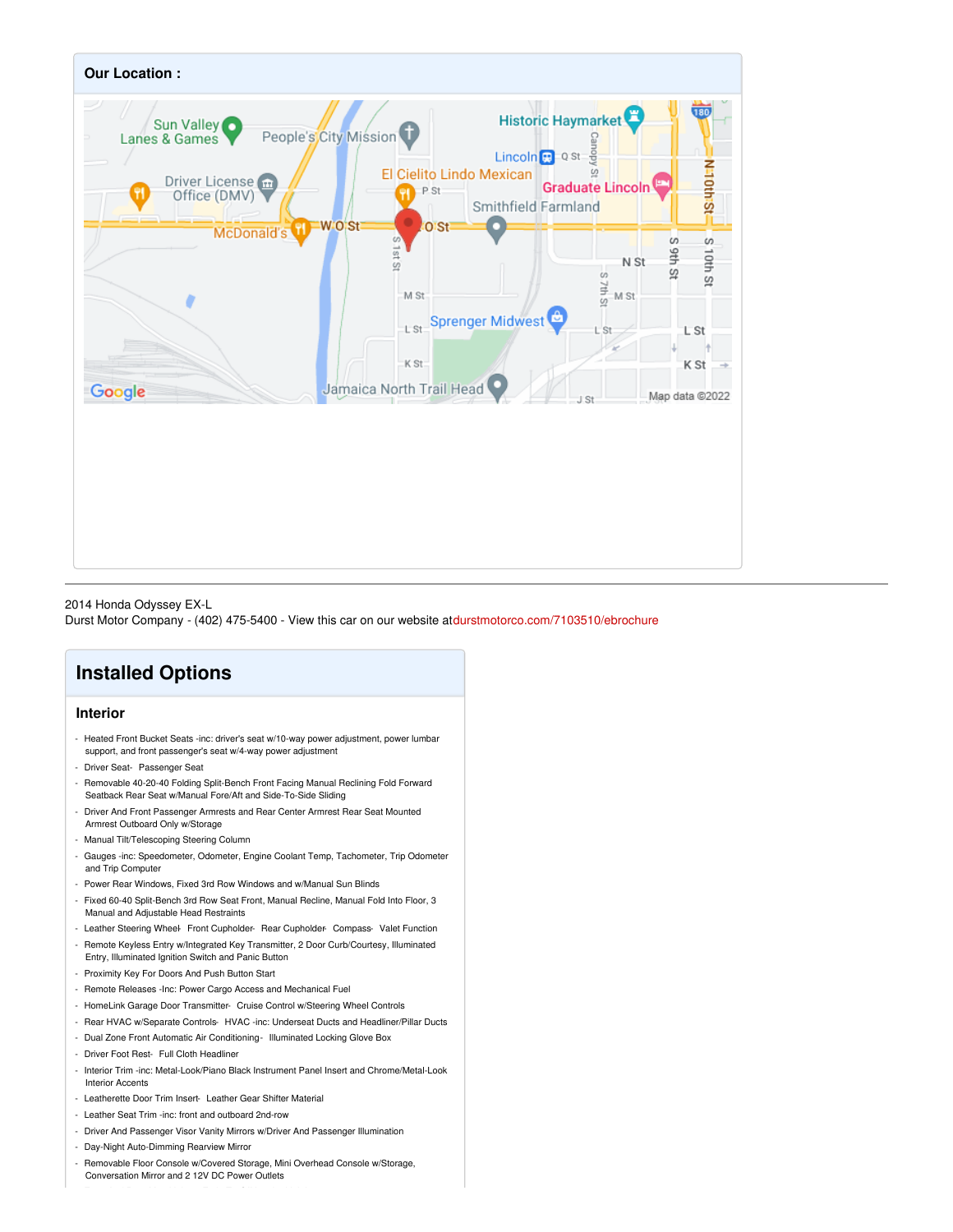- Front And Rear Map Lights- Fade-To-Off Interior Lighting
- Full Carpet Floor Covering -inc: Carpet Front And Rear Floor Mats Carpet Floor Trim
- Trunk/Hatch Auto-Latch- Cargo Space Lights- Smart Device Integration
- FOB Controls -inc: Cargo Access, Windows and Sunroof/Convertible Roof
- Instrument Panel Covered Bin, Refrigerated/Cooled Box Located In The Console, Driver / Passenger And Rear Door Bins
- Power 1st Row Windows w/Driver And Passenger 1-Touch Up/Down
- Delayed Accessory Power- Power Door Locks w/Autolock Feature- Systems Monitor
- Trip Computer- Analog Appearance- Outside Temp Gauge
- Manual Anti-Whiplash Adjustable Front Head Restraints and Manual Adjustable Rear Head **Restraints**
- 4 Seatback Storage Pockets- Engine Immobilizer- Perimeter Alarm
- 2 12V DC Power Outlets- Air Filtration

#### **Exterior**

- Wheels: 17" x 7" Alloy- Tires: P235/65R17 103T AS- Steel Spare Wheel
- Compact Spare Tire Mounted Inside- Clearcoat Paint
- Express Open/Close Sliding And Tilting Glass 1st Row Sunroof w/Sunshade
- Body-Colored Front Bumper w/Chrome Rub Strip/Fascia Accent
- Body-Colored Rear Step Bumper
- Chrome Side Windows Trim, Black Front Windshield Trim and Black Rear Window Trim
- Chrome Door Handles- Body-Colored Power Heated Side Mirrors w/Manual Folding
- Fixed Rear Window w/Fixed Interval Wiper and Defroster- Deep Tinted Glass
- Speed Sensitive Variable Intermittent Wipers- Front Windshield -inc: Sun Visor Strip
- Galvanized Steel/Aluminum Panels- Lip Spoiler- Black Grille w/Chrome Accents
- Power Sliding Rear Doors- Power Liftgate Rear Cargo Access
- Tailgate/Rear Door Lock Included w/Power Door Locks LED Brakelights
- Auto On/Off Projector Beam Halogen Daytime Running Headlamps w/Delay-Off

### **Safety**

- Heated Front Bucket Seats -inc: driver's seat w/10-way power adjustment, power lumbar support, and front passenger's seat w/4-way power adjustment
- Driver Seat- Passenger Seat
- Removable 40-20-40 Folding Split-Bench Front Facing Manual Reclining Fold Forward Seatback Rear Seat w/Manual Fore/Aft and Side-To-Side Sliding
- Driver And Front Passenger Armrests and Rear Center Armrest Rear Seat Mounted Armrest Outboard Only w/Storage
- Manual Tilt/Telescoping Steering Column
- Gauges -inc: Speedometer, Odometer, Engine Coolant Temp, Tachometer, Trip Odometer and Trip Computer
- Power Rear Windows, Fixed 3rd Row Windows and w/Manual Sun Blinds
- Fixed 60-40 Split-Bench 3rd Row Seat Front, Manual Recline, Manual Fold Into Floor, 3 Manual and Adjustable Head Restraints
- Leather Steering Wheel- Front Cupholder- Rear Cupholder- Compass- Valet Function
- Remote Keyless Entry w/Integrated Key Transmitter, 2 Door Curb/Courtesy, Illuminated Entry, Illuminated Ignition Switch and Panic Button
- Proximity Key For Doors And Push Button Start
- Remote Releases -Inc: Power Cargo Access and Mechanical Fuel
- HomeLink Garage Door Transmitter- Cruise Control w/Steering Wheel Controls
- Rear HVAC w/Separate Controls- HVAC -inc: Underseat Ducts and Headliner/Pillar Ducts
- Dual Zone Front Automatic Air Conditioning- Illuminated Locking Glove Box
- Driver Foot Rest- Full Cloth Headliner
- Interior Trim -inc: Metal-Look/Piano Black Instrument Panel Insert and Chrome/Metal-Look **Interior Accent**
- Leatherette Door Trim Insert- Leather Gear Shifter Material
- Leather Seat Trim -inc: front and outboard 2nd-row
- Driver And Passenger Visor Vanity Mirrors w/Driver And Passenger Illumination
- Day-Night Auto-Dimming Rearview Mirror
- Removable Floor Console w/Covered Storage, Mini Overhead Console w/Storage,
- Conversation Mirror and 2 12V DC Power Outlets
- Front And Rear Map Lights- Fade-To-Off Interior Lighting
- Full Carpet Floor Covering -inc: Carpet Front And Rear Floor Mats Carpet Floor Trim
- Trunk/Hatch Auto-Latch- Cargo Space Lights- Smart Device Integration
- FOB Controls -inc: Cargo Access, Windows and Sunroof/Convertible Roof
- Instrument Panel Covered Bin, Refrigerated/Cooled Box Located In The Console, Driver / Passenger And Rear Door Bins
- Power 1st Row Windows w/Driver And Passenger 1-Touch Up/Down
- Delayed Accessory Power- Power Door Locks w/Autolock Feature- Systems Monitor
- Trip Computer- Analog Appearance- Outside Temp Gauge
- Manual Anti-Whiplash Adjustable Front Head Restraints and Manual Adjustable Rear Head **Restraints**
- 4 Seatback Storage Pockets- Engine Immobilizer- Perimeter Alarm
- 2 12V DC Power Outlets- Air Filtration